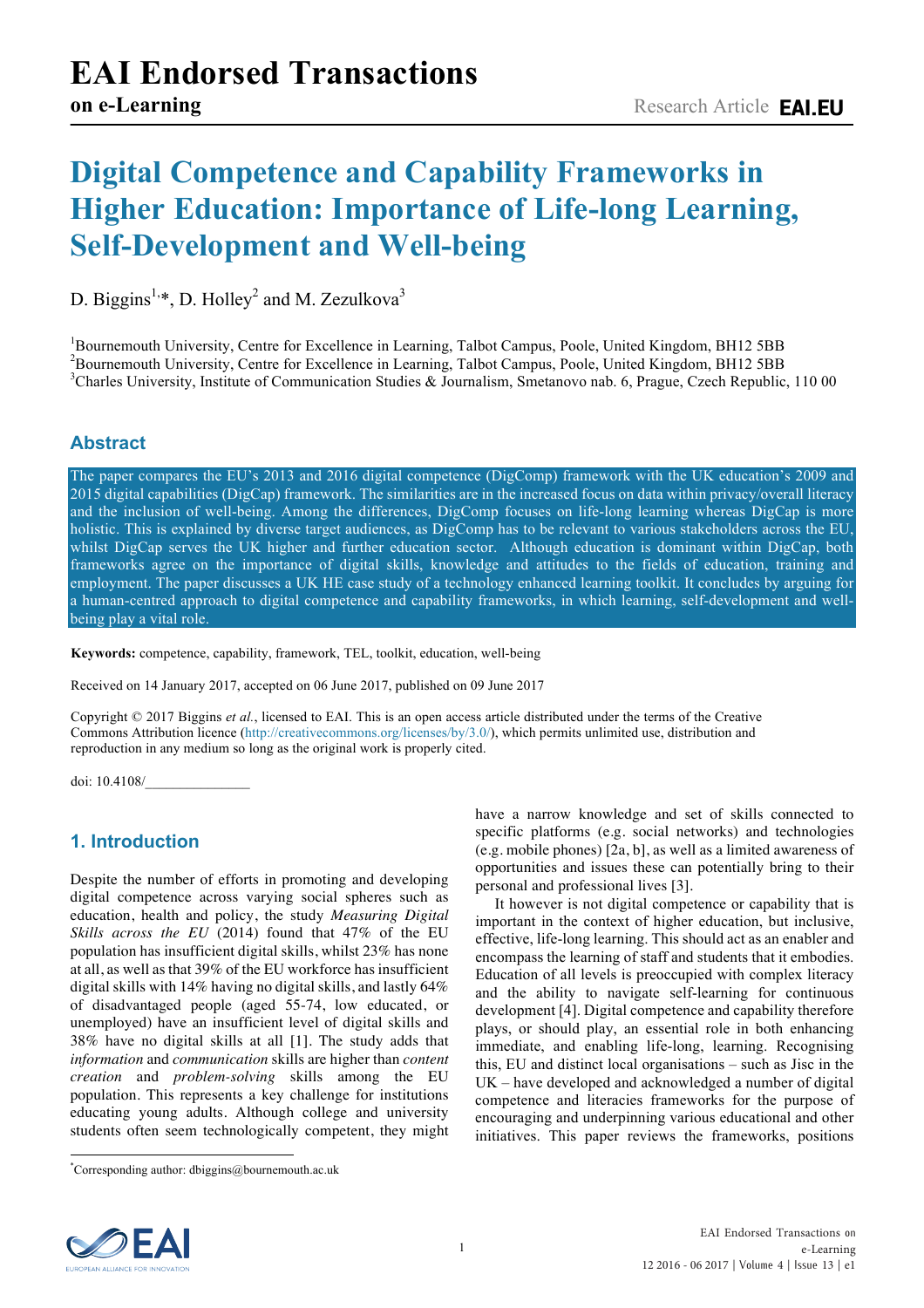them within the HE context and explores their practical implications through a single UK institution case study of a technology enhanced learning toolkit.

## **2. EU-Commissioned Digital Competence Frameworks**

The European Parliament and the Council published recommendations on key competences for lifelong learning that included *digital competence* in 2006, whilst defining *competence* as 'a combination of knowledge, skills and attitudes' and clarifying that *key competences* are those 'which all individuals need for personal fulfilment and development, active citizenship, social inclusion and employment' [5]. This life-long learning reference framework approaches digital competence as a confident, informed, critical, reflective, responsible, ethical, and legal use of *Information Society Technology (IST)* – its tools and complex information – for personal, cultural, social, creative, innovative, and/or professional purposes.

 The EU established here that digital competence penetrates all aspects of life at all stages, but there was no strategic framework in place until *Europe 2020* and its *Digital Agenda* (2010) made of seven pillars with one being 'promoting digital literacy, skills and inclusion' [6]. The *Digital Competence* (DigComp) project was commissioned by the EU DG for Education and Culture in 2011, leading to the publishing of the first *The European Digital Competence Framework for Citizens* framework two years later [7]. The *Tables 1* a *2* below summarise and compare the core areas of the digital competence frameworks from 2013 and 2016 developed and updated by the Joint Research Centre (JRC) of the European Commission.

Table 1. Digital competence frameworks 1.0

| DigComp 1.0 (2013)                            |
|-----------------------------------------------|
| 1. Information                                |
| Browsing, searching and filtering information |
| Evaluation information                        |
| Storing and retrieving information            |
| 2. Communication                              |
| Interacting through technologies              |
| Sharing information and content               |
| Engaging in online citizenship                |
| Collaborating through digital channels        |
| Netiquette                                    |
| Managing digital identity                     |
| 3. Content creation                           |
| Developing content                            |
| Integrating and re-elaborating                |

| Copyrights and licences                       |
|-----------------------------------------------|
| Programming                                   |
| 4. Safety                                     |
| Protecting devices                            |
| Protecting data                               |
| Protecting health                             |
| Protecting the environment                    |
| 5. Problem solving                            |
| Solving technical problems                    |
| Identifying needs and technological responses |
| Innovating and creatively using technology    |
| Identifying digital competence gaps           |

#### Table 2. Digital competence frameworks 2.0

| DigComp 2.0 (2016)                                                         |
|----------------------------------------------------------------------------|
| 1. Information and data literacy                                           |
| Browsing, searching and filtering data, information and<br>digital content |
| Evaluating data, information and digital content                           |
| Managing data, information and digital content                             |
| 2. Communication and collaboration                                         |
| Interacting through <b>digital</b> technologies                            |
| Sharing through digital technologies                                       |
| Engaging in citizenship through digital technologies                       |
| Collaborating through digital technologies                                 |
| Netiquette                                                                 |
| Managing digital identity                                                  |
| 3. Digital content creation                                                |
| Developing digital content                                                 |
| Integrating and re-elaborating <b>digital content</b>                      |
| Copyright and licences                                                     |
| Programming                                                                |
| 4. Safety                                                                  |
| Protecting devices                                                         |
| Protecting <b>personal</b> data and <b>privacy</b>                         |
| Protecting health and well-being                                           |
| Protecting the environment                                                 |
| 5. Problem Solving                                                         |
| Solving technical problems                                                 |
| Identifying needs and technological responses                              |
| Creatively using <b>digital</b> technologies                               |
| Identifying digital competence gaps                                        |

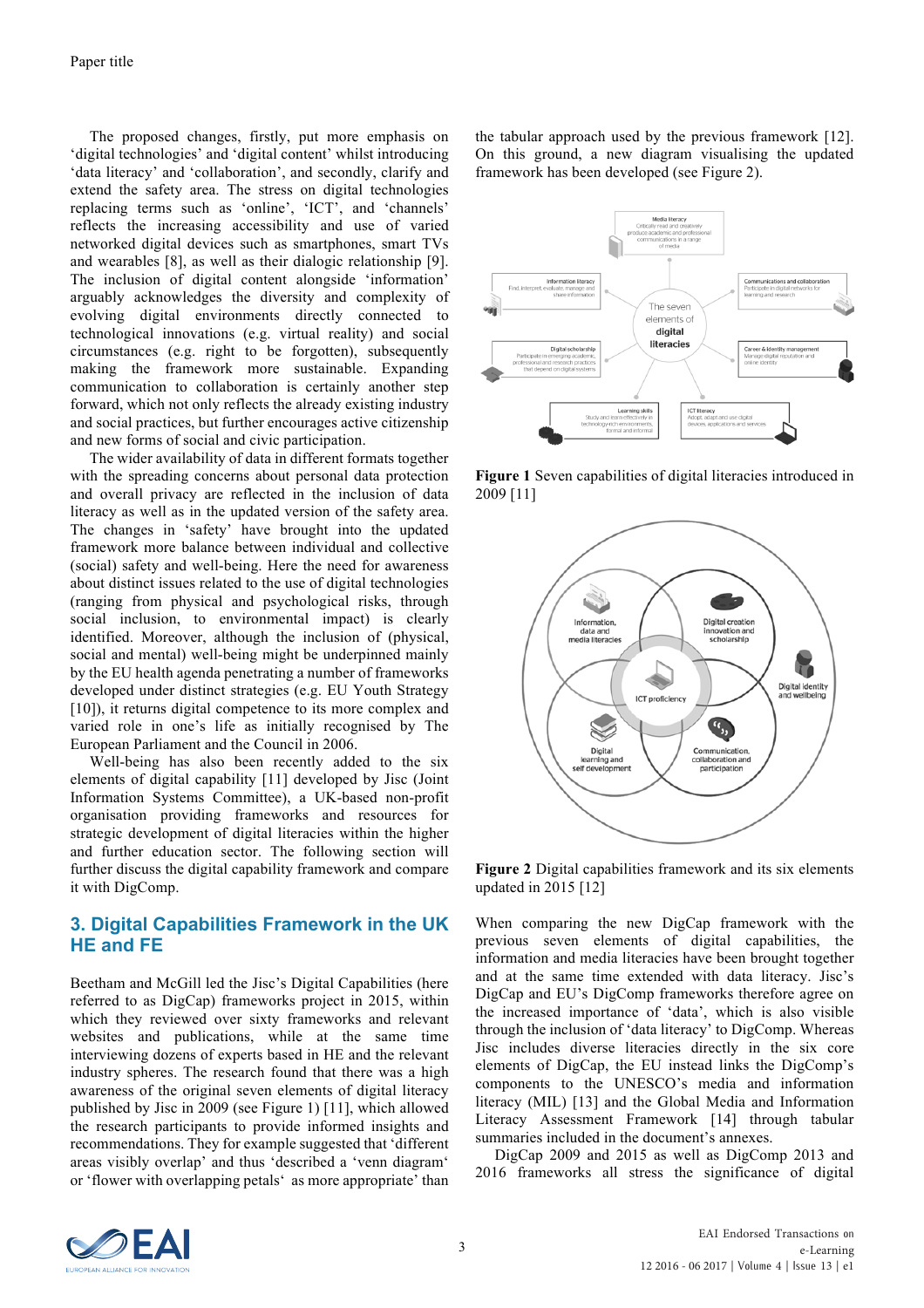creation, innovation, communication, collaboration, participation or engagement, and digital identity. In addition to these and, as mentioned earlier, the latest versions of the frameworks both added 'well-being'. DigCap justified this, on one hand, by the research finding that the expectations of staff to deliver 'digital practice' as a source of stress and concern among teachers (e.g. workload) and students (e.g. cyberbullying and time management, and on the other hand, by stating that '[e]veryone can suffer if digital technologies are used without attention to human and environmental health, and without considering whether digital practices are fully inclusive and equitable' [15]. Whereas the first argument is grounded in Beetham and McGill's primary research, the second is fully consistent with the EU Digital Agenda's aim to build 'inclusive, equitable and sustainable European information society' [16] as well as with other EU frameworks (e.g. Education 2030: Incheon Declaration and Framework for Action towards inclusive and equitable quality education and lifelong learning for all [17]).

 The difference in the frameworks' target audiences is visible in the DigCap's areas of scholarship, learning and development that belong among the key capabilities. It is understandable that DigCap for higher and further education can be more specific, whereas DigComp for all EU citizens must be more general. Despite that, learning and development is covered within DigComp's 'problem solving' area stressing the competence of identifying and evaluating needs and self-development opportunities that can be fulfilled through/with digital technologies. Furthermore, DigComp highlights the importance of understanding 'where one's own digital competence needs to be improved or updated', as well as to 'be able to support others with their digital competence development' [8]. One's own life-long learning as well as the support of others is therefore embodied in both frameworks despite their diverse contexts and target audiences.

 The following section will use the case of Bournemouth University (BU) and its digital toolkit, which takes into account student and staff life-long learning, development and well-being, in order to discuss the practical implications of DigComp and DigCap.

## **4. Technology Enhanced Learning and Self-Development: Case of BU's TEL Toolkit**

BU's digital toolkit, developed by the Centre for Excellence in Learning (CEL), will serve here as a case study that helps to illustrate abstract ideas through examples of real situations [18]. The case study approach is popular in educational research [19] as it allows a phenomenon such as digital competence and capability learning to be set within its context [20]; here being higher and further education in the UK and, by extension, the EU.

 The mission of CEL is to make a significant contribution to the strategy of fusing education, professional practice and research by enhancing the student learning experience across the University, with one of the major themes being technology enhanced learning (TEL). This theme seeks to harness available technology to develop the competencies and confidence of staff and to engage and enthuse students in their learning and self-development activities. As Heppell (2016) argues, 'one significant impact of new technologies in education has been to give teachers and learners a voice through the many "bottom up" channels' [21]. Although TEL tools have been in use at BU for many years, their uncoordinated growth led to the situation where many, sometimes duplicate, tools were being used, the support was sporadic and information on the tools was spread across many university systems.

 The TEL Toolkit was envisioned as a way of bringing together these disparate resources in one place so that staff, students, partner institutions and the wider academic community would know where to go for publicly accessible TEL information [22]. Support for and promotion of the Toolkit is provided by Learning Technologists and representatives from IT and Library, ensuring that the Toolkit is relevant and contemporary. Students interface with the Toolkit via the practice of lecturers and independently via exploration of the website, experiences that act to raise student expectations of the use of TEL.

 An important aspect of the Toolkit is the six learning pedagogies it incorporates. The first four – blended learning, feedback and feedforward, flipped classroom, and assessment – are relevant to the EU's educational frameworks (e.g. European Framework for Digitally Competent Educational Organisations [23]) and Jisc's DigCap, whereas the remaining two – collaboration & co-creation and engagement – are directly aligned with both DigCap and DigComp. For each area, there is an explanation of why the pedagogy is important to teaching and learning, how staff can use the approach and the TEL tools available to develop their practice.

 The TEL Toolkit is supported by an online questionnaire based on the EU's DigComp and Jisc's DigCap models that enables staff to self-assess their confidence in using tools and their wider digital literacy awareness of the areas listed in Figures 1 and 2. The rationale for the questionnaire is twofold. The first is focused on teachers' well-being. By completing the questionnaire, staff gain a better understanding of their own digital skills and can identify areas for self-development through personalised support. This also enables them to access University workshops and training sessions, and this may reduce technology related stress. Secondly, CEL uses the information to make informed decisions about how and where to focus attention and invest resources to best support academic staff.

 To date, almost 60% of academic staff have completed the questionnaire. The picture is constantly changing as more staff undertake the assessment and there is a general decline in confidence levels as academic staff who are more reluctant to engage in TEL are encouraged to participate in the assessment. Their generally lower levels of confidence are reducing the averages created by staff more engaged and confident with TEL who completed the questionnaire when it was first made available. Work continues to encourage the remaining 40% of staff to complete the questionnaire using a variety of techniques including raising awareness in meetings

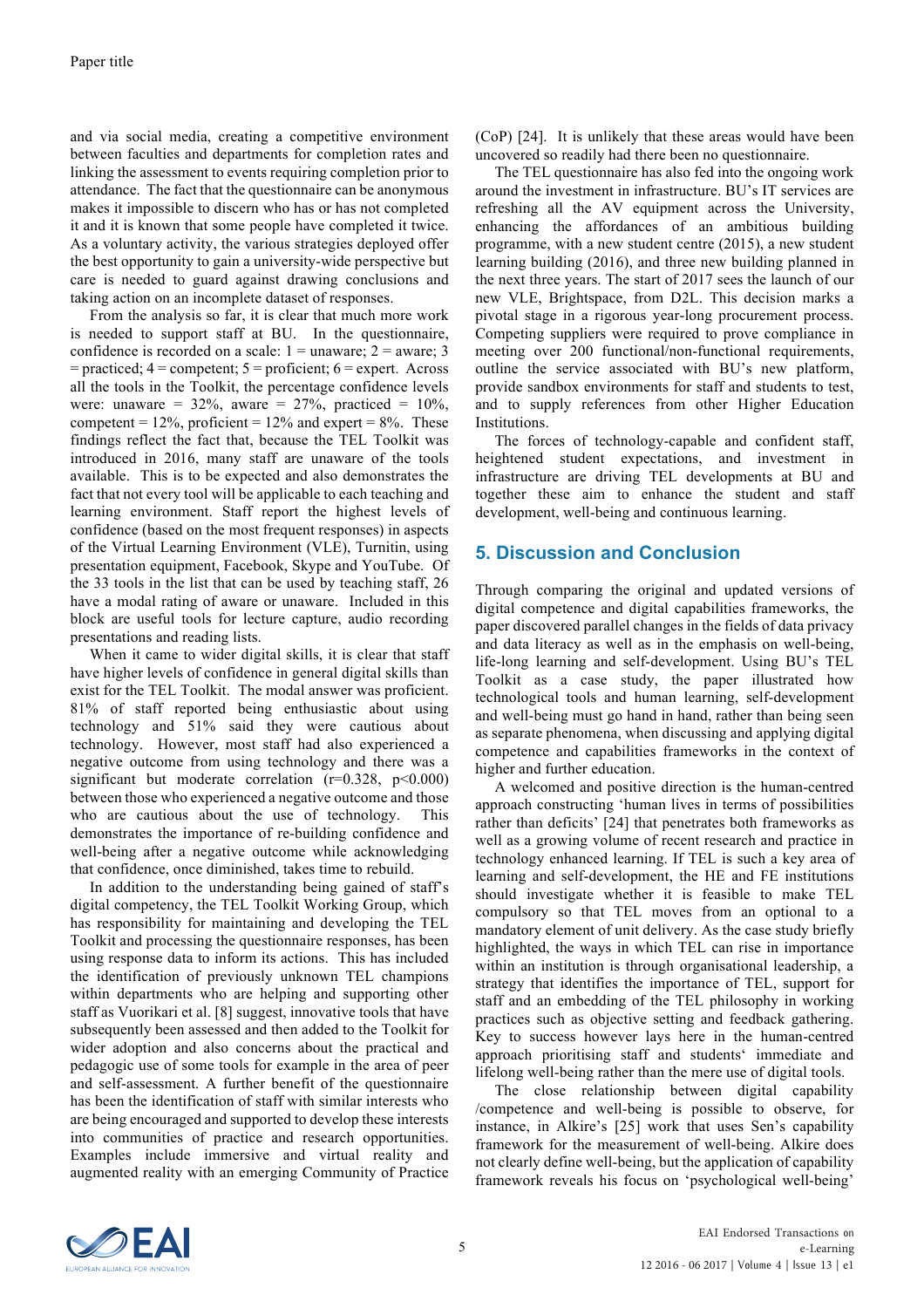[26]. Components such as realisation of human potential and personal growth [27] relevant to self-development and lifelong learning reflect the broader themes introduced in this paper. It can be argued that, despite the Alkire focus on public policy, there potentially is a space for measuring the effectiveness of an institutional TEL toolkit in a similar way. In undertaking such an analysis, a new understanding of relationship between staff and students' digital capability/competence and potential stress 'tipping points' in the context of higher education could potentially be identified. Stress related to using (or not using) digital technologies, or 'digital stress', has been so far explored within well-being research in the work context [28] and home environment [29], whilst there is a gap of research on digital

#### **Acknowledgements.**

The authors would like to acknowledge Dr Riina Vuorikari from the Information Society Unit of the European Commission for her feedback on the drafts of this paper.

#### **References**

- 1. European Commission: Measuring Digital Skills across the EU: EU wide indicators of Digital Competence (2014)
- 2a. Evangelinos, G., and Holley, D., 2014(a). A Qualitative Exploration of the EU Digital Competence (DIGCOMP) Framework: A Case Study Within Healthcare Education. In: G. Vincenti, A. Bucciero and C. Vaz de Carvalho, eds., *E-Learning, E-Education, and Online-Training (ELEOT) First International Conference*, Lecture Notes of the Institute for Computer Sciences, Social Informatics and Telecommunications Engineering. Cham: Springer International Publishing, pp.85–92 (2014). doi: 10.1007/978-3-319-13293-8.
- 2b. Evangelinos, G., and Holley, D., 2015(b). A Qualitative Exploration of the DIGCOMP Digital Competence Framework: Attitudes of students, academics and administrative staff in the health faculty of a UK HEI. EAI Endorsed Transactions on e-Learning, 2(6), p.e1. doi: 10.4108/el.2.6.e1.
- 3. Láb, F., and Němcová-Tejkalová, A.: Journalist Education and Truth in the Digital Age: Why We Need Critical Digital Literacy. *In* Stocchetti, M., *ed*., *Media and Education in the Digital Age: Concepts, Assessments, Subversions*. Frankfut am Main: Peter Lang, pp. 105– 116. (2014)
- 4. Zezulkova, M.: Media learning in primary school classroom: Following teachers' beliefs and children's interests. In: Kotilainen, S., and Kupiainen, R., eds. Reflections on Media Education Futures, pp. 159-169 (2015)
- 5. The European Parliament and the Council of the European Union: Recommendation of the European Parliament and of the Council of 18 December 2006 on key competences for lifelong learning (2006)
- 6. European Commission: Digital Single Market Europe 2020 strategy https://ec.europa.eu/digital-singlemarket/en/europe-2020-strategy
- 7. European Commission: DIGCOMP: A Framework for Developing and Understanding Digital Competence in Europe (2013)
- 8. Vuorikari, R., Punie, Y., Carretero, S., and Van den Brande, L., 2016. *DigComp 2.0: The Digital Competence*

stress in higher education [30]. As a research by Darabi et al. [31a,b] exploring well-being and stress among UK academics suggests, stress can also be motivational, leading to selfdevelopment and learning if coped with well, for example, with institutional support.

 Therefore, the authors call for further significant research exploring TEL toolkit effectiveness, potentially in the context of HE staff and students' psychological well-being. Funding has been secured to further investigate the impact of TEL toolkits and the frameworks associated with these at higher education institutions in the UK and across the EU, led by BU and entitled 'An Ontology of digital toolkits' which will provide a framework for mapping to be shared across the sector.

> *Framework for Citizens.* http://publications.jrc. ec.europa.eu/repository/bitstream/JRC101254/jrc101254 \_digcomp%202.0%20the%20digital%20competence%2 0framework%20for%20citizens.%20update%20phase% 201.pdf

- 9. Woodfall, A., & Zezulkova, M.:. What 'children' experience and 'adults' may overlook: phenomenological approaches to media practice, education and research. *Journal of Children & Media*; 10(1), pp. 98-106. (2016)
- 10. European Commission: Youth Strategy on Health and Wellbeing http://ec.europa.eu/youth/policy/youth\_strategy/health\_
- wellbeing\_en.htm 11. Jisc: Developing Digital Literacies (2009) https://www.jisc.ac.uk/full-guide/developing-digitalliteracies
- 12. Beetham, H.: Revisiting digital capability for 2015. (2015) http://digitalcapability.jiscinvolve.org/wp/2015/06/11/re visiting-digital-capability-for-2015/
- 13. UNESCO: Media and Information Literacy http://www.unesco.org/new/en/communication-andinformation/media-development/media-literacy/mil-ascomposite-concept/
- 14. UNESCO: Global Media and Information Literacy Assessment Framework http://unesdoc.unesco.org/images/0022/002246/224655e .pdf
- 15. Beetham, H., McGill, L., and Littlejohn, A.: Thriving in the 21st century: Learning Literacies for the Digital Age (LLiDA project) (2009)
- 16. Mansell, R.: Here comes the revolution the European Digital Agenda. In Donders, K., Pauwels, C., and Loisen, J., eds. The Palgrave Handbook of European Media Policy. Basingstoke: Palgrave Macmillan, pp. 202-217 (2014)
- 17. European Commission: Education 2030: Incheon Declaration and Framework for Action towards inclusive and equitable quality education and lifelong learning for all (2015)
- 18. Jisc: Learning in a Digital Age Extending higher education opportunities for lifelong learning (2011)
- 19. Pepler, G., and Jeans, N.: Summary of Jisc Digital Student Skills Sector study: preliminary review of the Learner Focus Groups (2016)
- 20. Yin, R.K.: Case Study Research: Design and Methods. Thousands Oak: Sage. Quin (2009)
- 21. Heppell, S.: From Digital Literacy to Capability: Critical review (2016)